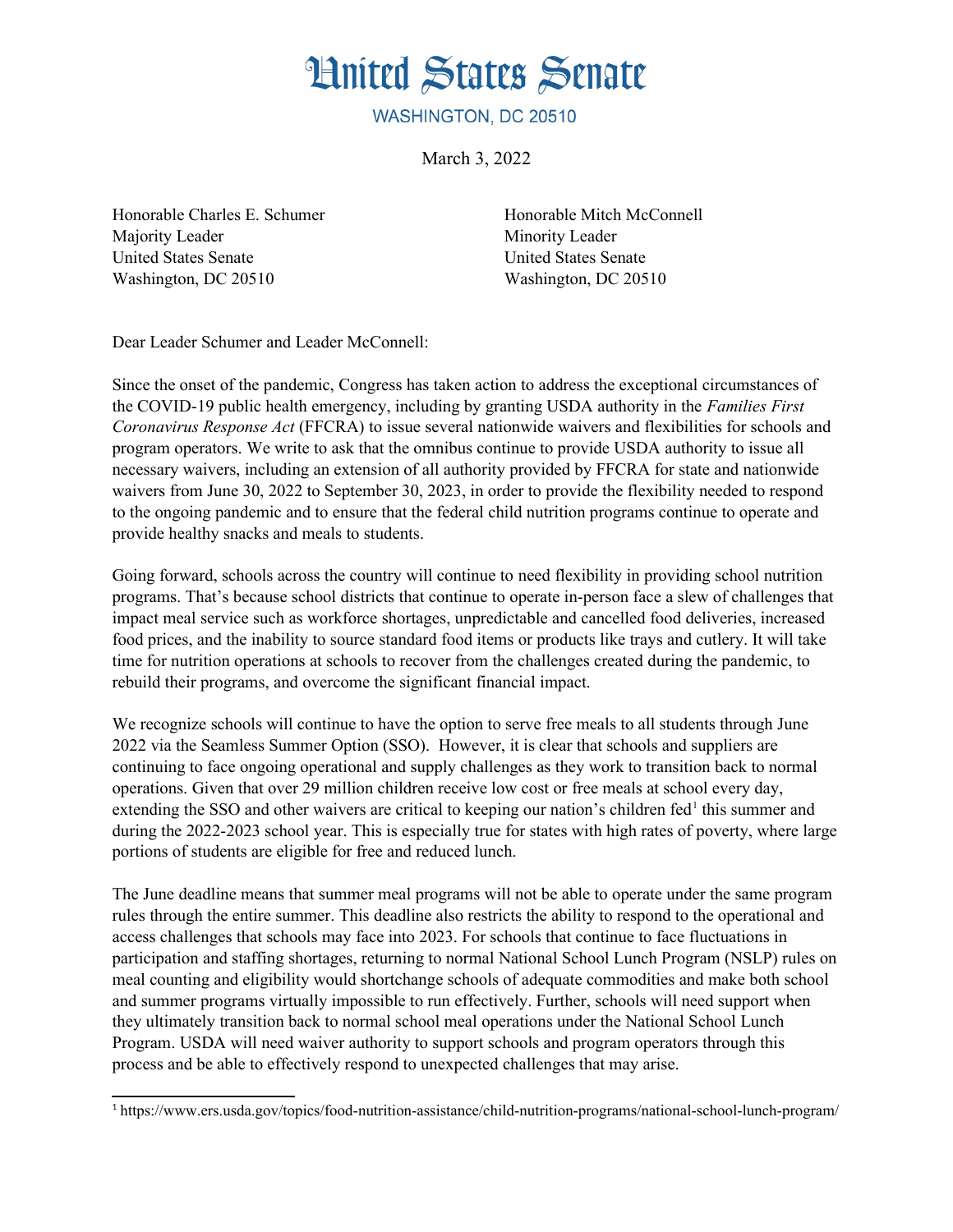We believe extending the authority to issue state and nationwide waivers through September 30, 2023 will provide much needed assistance to school administrators, staff, and industry partners that supply food to child nutrition programs. Without these waivers, federal child nutrition programs will not be able to adequately meet the needs of children as we work to transition beyond COVID-19. The meals provided through the child nutrition programs are critical to our nation's pandemic response to childhood hunger.

Thank you for your consideration of this request.

Sincerely,

Martin Heinrich United States Senator

Den Kay

Ben Ray Luján United States Senator

ardin

Benjamin L. Cardin United States Senator

Angus S. King, Jr. United States Senator

Debbie Stabenow United States Senator

Joe Manchin III United States Senator

Cory A. Booker United States Senator

Robert P. Casey, Jr. United States Senator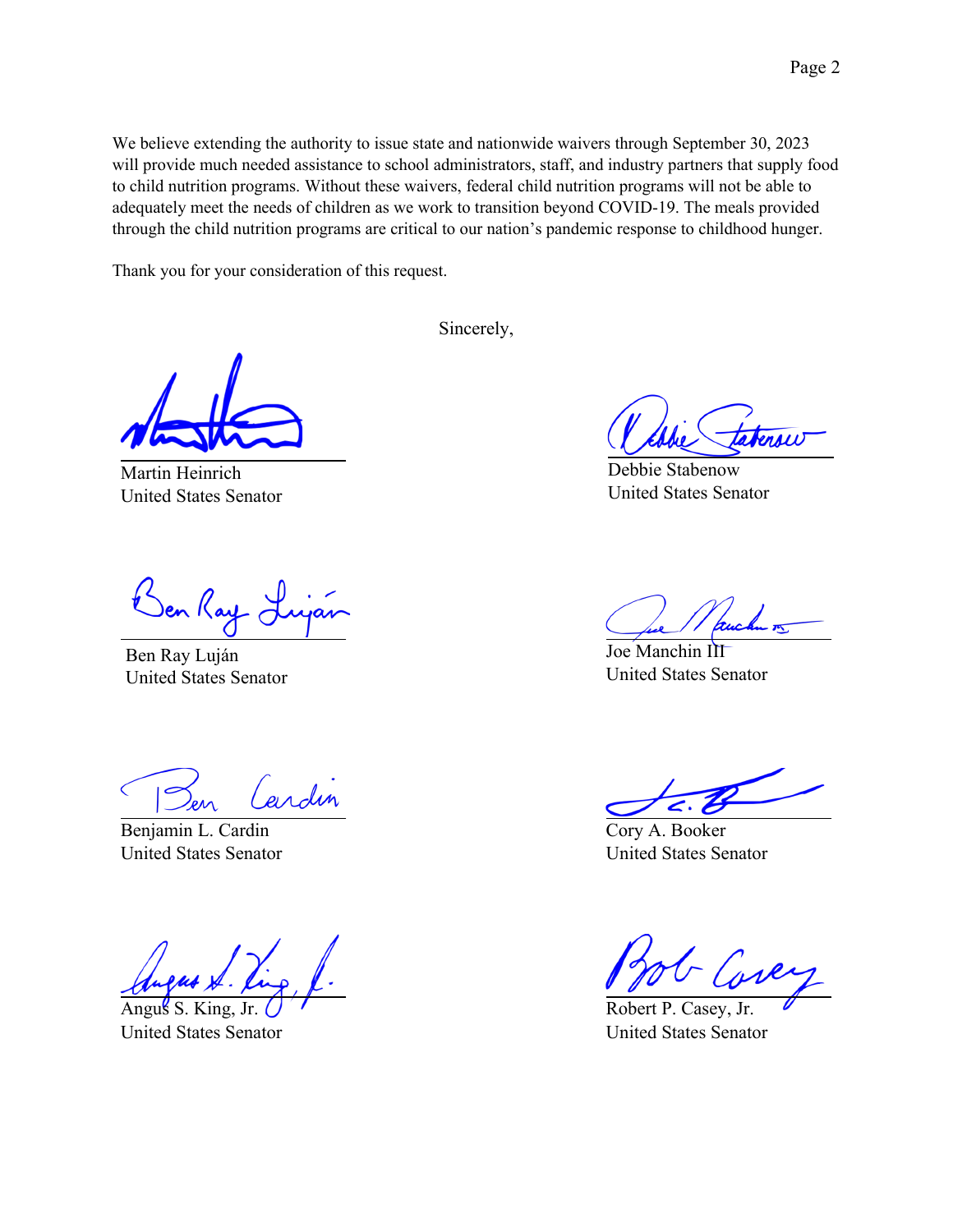Kint

Kirsten Gillibrand United States Senator

eanne Shaheen

Jeanne Shaheen United States Senator

Sheldon Whitehouse United States Senator

ire

Tina Smith United States Senator

Amy Klobuchar United States Senator

Dianne Feinstein United States Senator

unand Samlers

Bernard Sanders United States Senator

Thomas R. Carper United States Senator

 $\overline{1}$ 

Tim Kaine United States Senator

Mazie K. Hirono United States Senator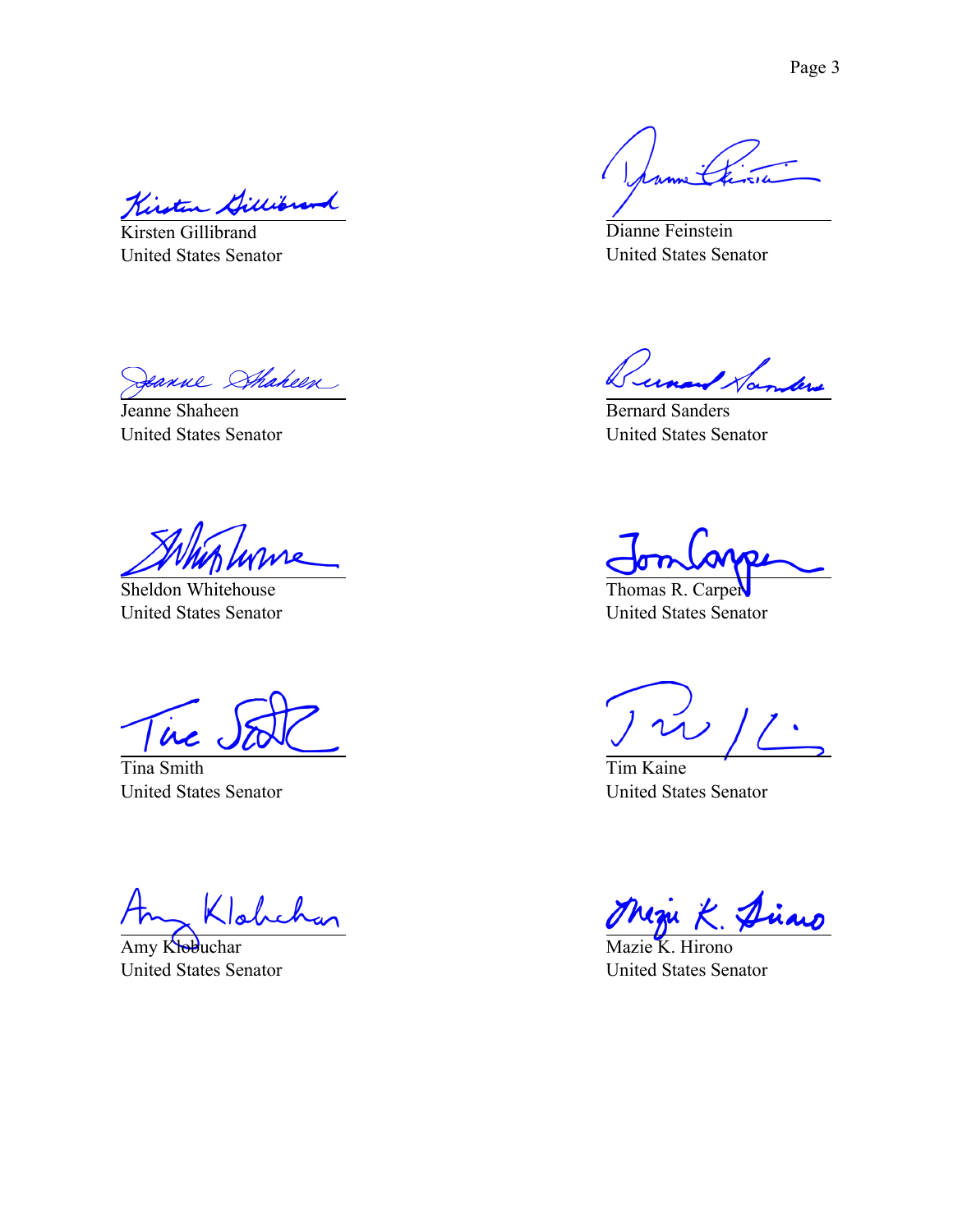Richard Blumenthal United States Senator

Christopher S. Murphy United States Senator

Edward J. Mar<br>Edward J. Markey

United States Senator

Vete

Gary C. Peters United States Senator

Jack Reed United States Senator

Tammy Baldwin United States Senator

Mark Kelly United States Senator

Jon<sup>T</sup>ester United States Senator

Alex Padilla

United States Senator

Maggie Hassan

United States Senator